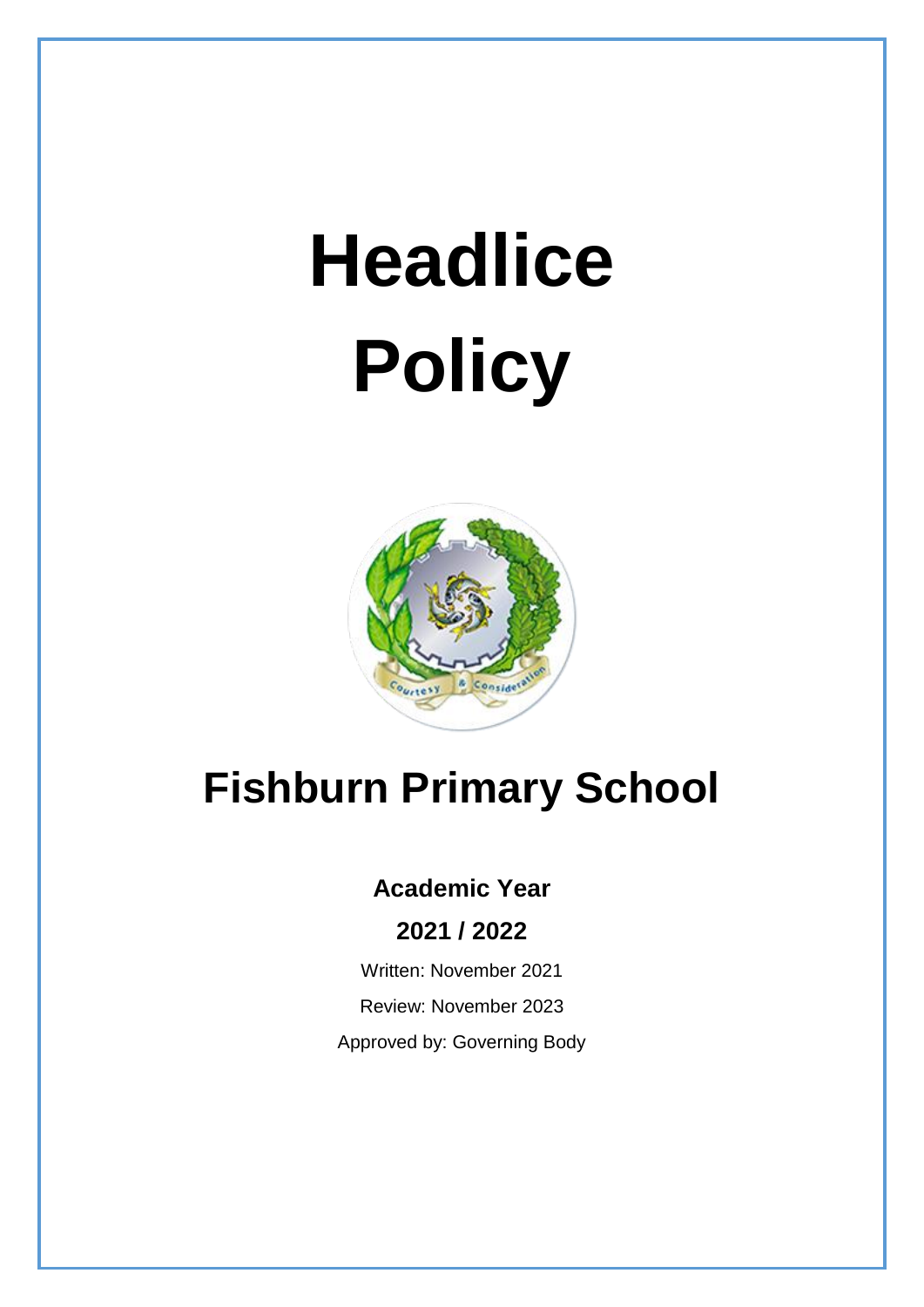#### **AIM**

This policy aims to provide guidance on the detection, treatment and prevention of head lice infestations.

#### **OBJECTIVES**

- To educate relevant professional staff and the public on the detection, treatment and prevention of head lice infestations.
- To encourage parent / carer or self-inspection of hair for early identification of infestation.
- To minimise the social stigma associated with infestations.
- To ensure that consistent information and advice is available.
- To provide accurate information on head lice and methods of control to families.

#### **HEAD LOUSE INFESTATION**

Infestation with head lice affects all sections of the community. Infestation is more common among those aged between five and eleven years but can affect people of any age. Head lice are a community problem with social rather than health or educational implications. The problem therefore requires community action.

Head lice (pediculus humanus capitis) are flesh coloured insects about 3mm long whose bodies darken after feeding. They can only be passed from one host to another by direct, still and prolonged head to head contact. They cannot fly, jump or swim and are found on all types of hair. Because of this, spread is likely to occur from contact with other household or close family members rather than by social contact (i.e. school friends or work colleagues).

Head lice feed on human blood by biting into the scalp but no report of any blood borne infection such as Hepatitis B and C or HIV has been recorded by the spread of head lice.

Head lice infestations may cause itching (pruritis), redness (erythema) and swelling (oedema) of the scalp. However, these signs are also seen in other scalp conditions such as dandruff and eczema.

Head lice stay and lay their eggs close to the scalp. This provides the warmth, which the eggs need to incubate. Live eggs are very small, dull and flesh coloured; they are attached to the hair shaft just above the root. The incubation period is 7-10 days after which the young louse emerges. By the time the hair has grown 1cm the eggs have either hatched or died. Old egg shells known as "nits" are usually white and shiny and are harmless.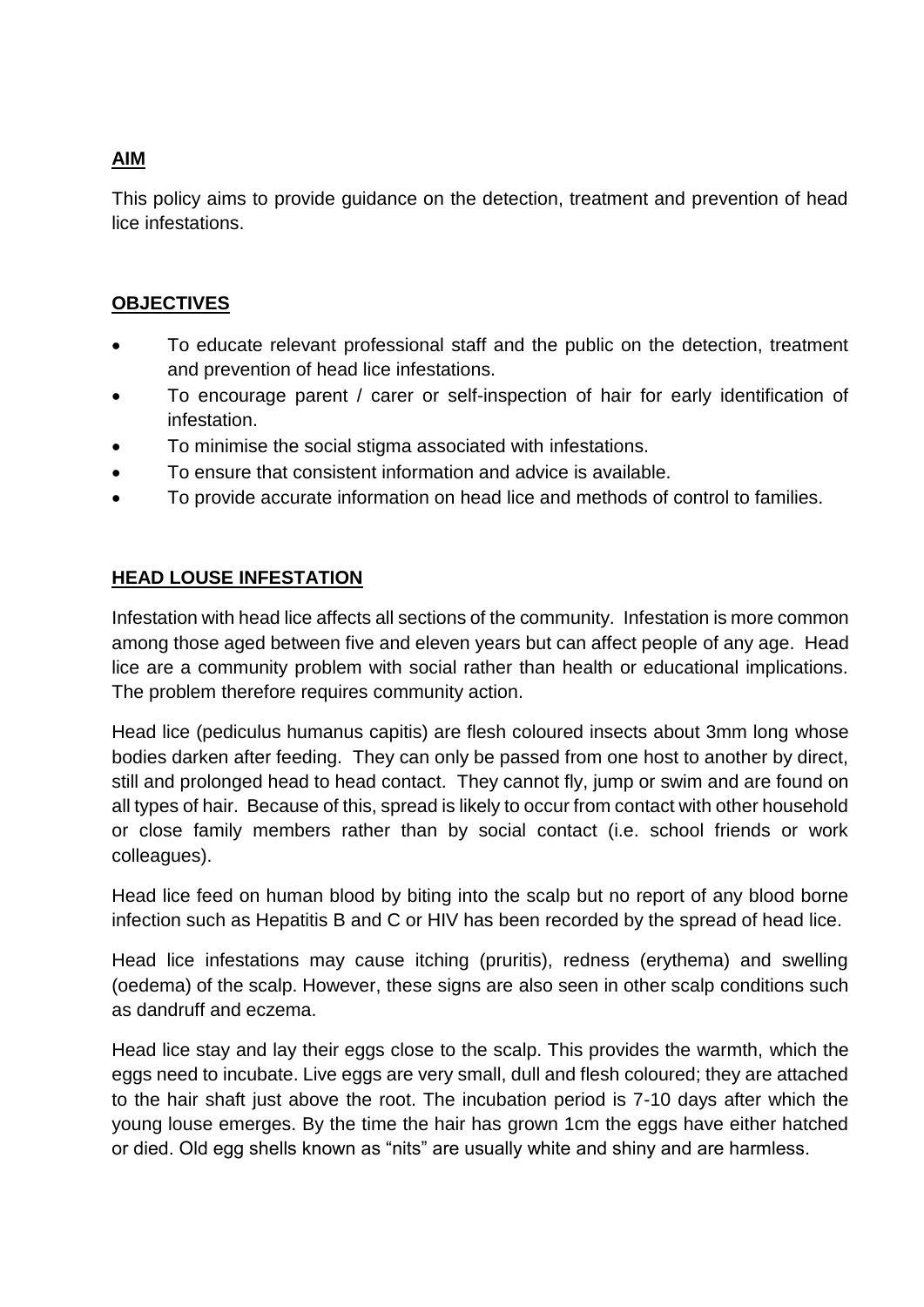The presence of nits does not necessarily mean there is a live infestation on that head.

#### **DETECTION OF HEAD LICE**

The diagnosis of infestation can only be made when live lice are identified. Finding apparent nits is insufficient evidence of infestation. Wet combing is the preferred method of detection.

#### **TREATMENT**

The evidence base for all types of treatment for head lice is weak, with no good quality trials from the developed world being available on which to base policy. There is no local audit data or routine surveillance of head lice infestation given its low health impact.

#### **MANAGEMENT OF CONTACTS**

If a person is found to be infested then all close contacts should be informed and examined for evidence of infestation by the responsible adult (usually a parent / carer) and treated as described if live lice are found i.e. by the wet combing method.

#### **PREVENTION OF INFESTATION**

Good hair care as part of personal hygiene and grooming should be encouraged, although there is no evidence with regard to its effectiveness in prevention. Insect repellent sprays and electronic combs should not be used as a means of preventing or controlling infestations. The use of school nurse time to detect infestations has been discontinued for some years because it has been shown to be ineffective in the control of infestations. Head lice are a community problem, not an educational problem, and parents should take responsibility for being aware of any problems with their children's hair in the same way as they are over any other health problem.

#### **WET COMBING**

The most effective way to detect if your child has head lice is to wet the child's hair and carry out wet detection combing.

• Wash the hair using ordinary shampoo and then use a wide toothed comb to straighten and untangle the hair. Apply any conditioner and once the comb moves freely through the hair, switch to a fine-tooth comb (head lice comb).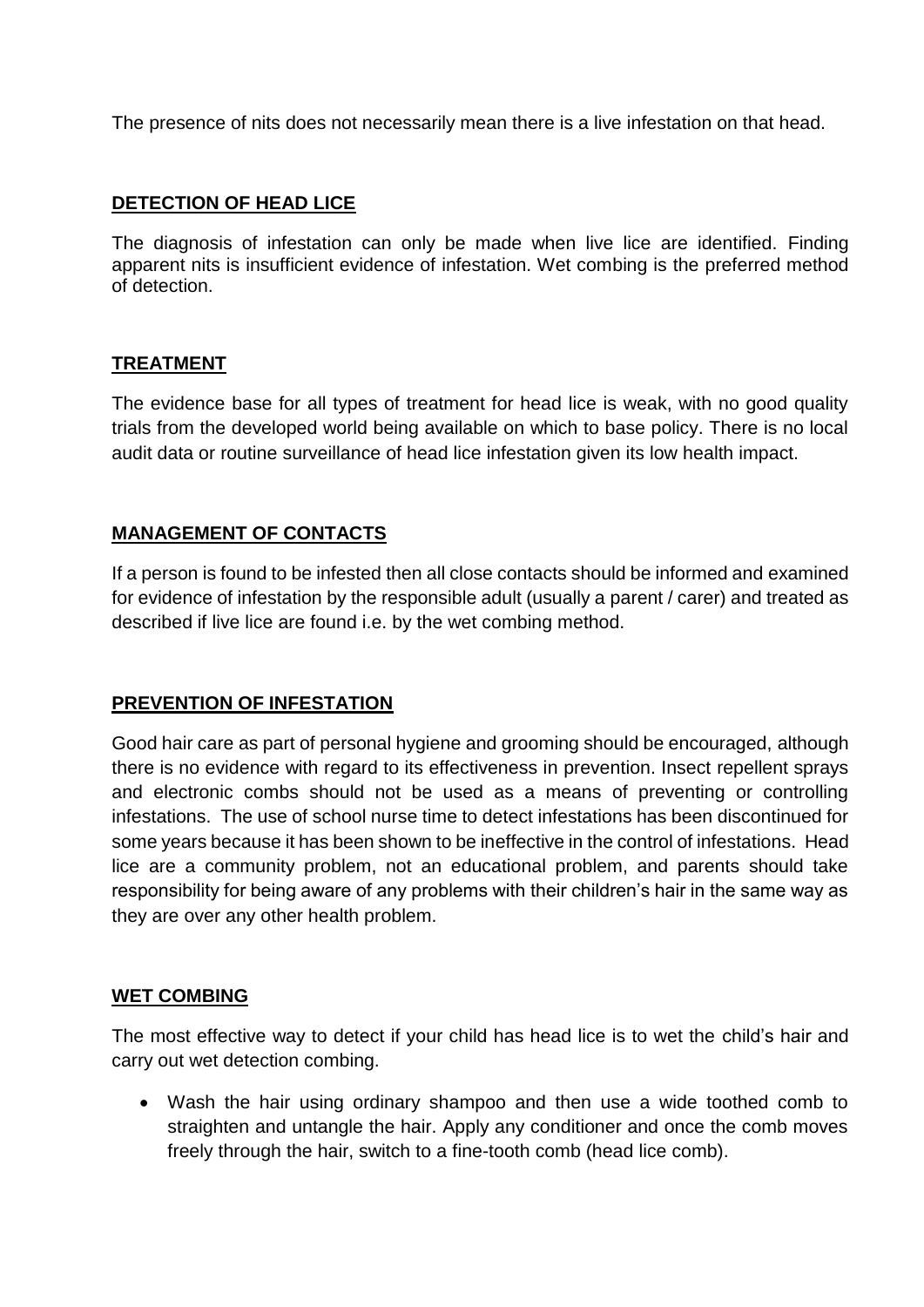- Place the comb teeth against the scalp as close as possible and pull through the hair several times.
- If a louse is found wipe comb with paper towel or an old towel and save the louse onto a piece of sellotape.
- The saved head lice can be taken to the chemist and the correct head lice treatment prescribed. Continue this treatment as prescribed ensuring that all members of the family with head lice are treated (do not treat if there are no head lice).
- Bug busting treatment can be continued throughout the hair by dividing the hair in sections and repeating this process.
- Rinse out all the conditioner and continue to use the comb through the hair one more time.
- The wet combing method should be carried out twice weekly if possible in between treatment as this should be used again due to any eggs that may have hatched (as the life cycle of a head louse is 7-10 days).

| (Chair of Governors) |                                                                     |
|----------------------|---------------------------------------------------------------------|
|                      | Date $\ldots$ $\ldots$ $\ldots$ $\ldots$ $\ldots$ $\ldots$ $\ldots$ |
| (Headteacher)        |                                                                     |